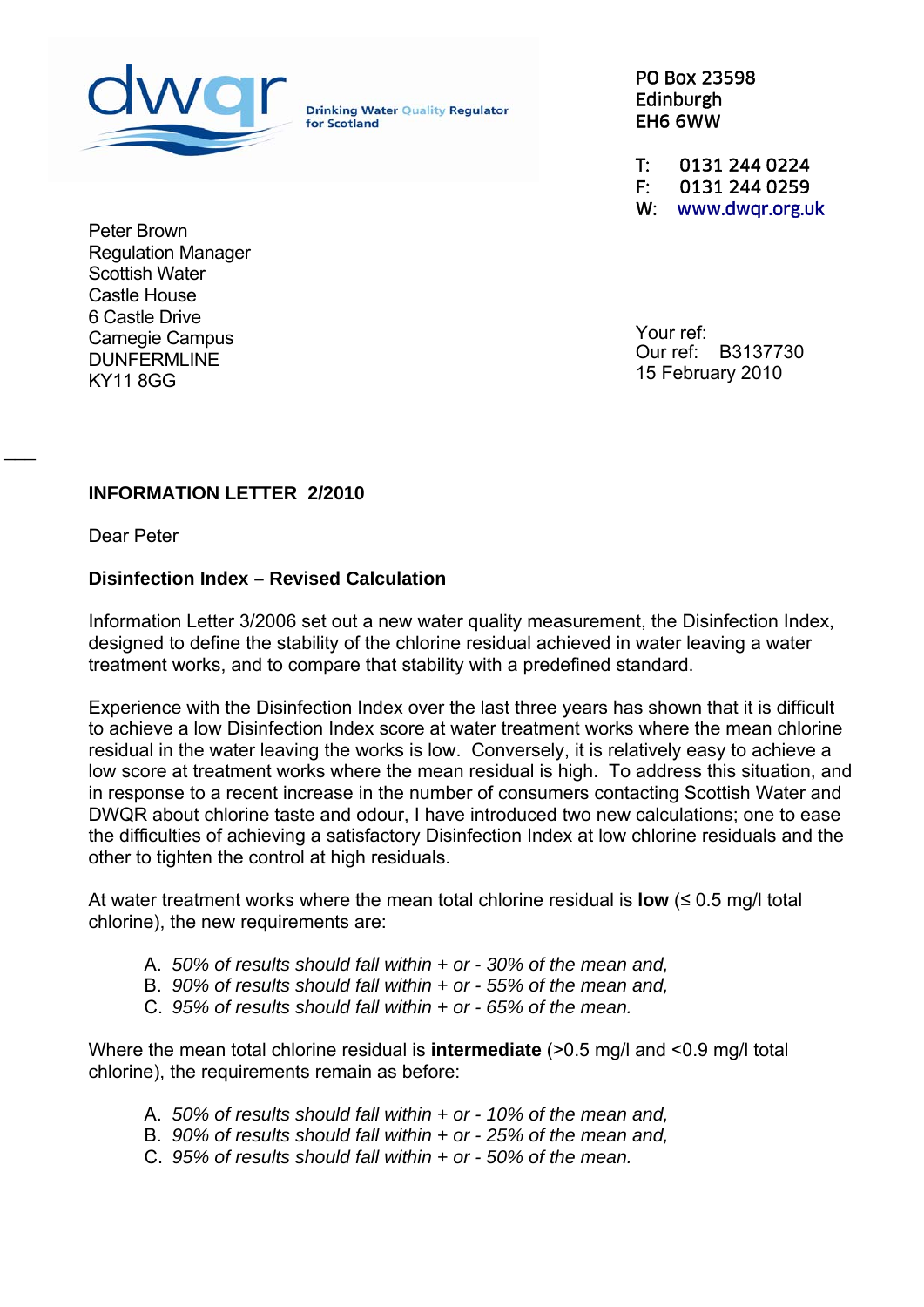At works where the mean total chlorine residual is **high** (≥ 0.9 mg/l total chlorine), the new requirements are:

- *A. 50% of results should fall within + or 5% of the mean and,*
- *B. 90% of results should fall within + or 20% of the mean and,*
- *C. 95% of results should fall within + or 40% of the mean.*

The fundamental conditions for calculating the Disinfection Index remain the same, namely:

- 1. The chlorine residual data from the Regulatory sampling programme will be used to calculate the Disinfection Index on an annual basis (January to December) for all water treatment works, except those using UV or Chlorine Dioxide for disinfection. As this is existing data, it should not result in any increase in the sampling workload.
- 2. The Disinfection Index for any new or upgraded WTW will only be determined after 12 calendar months of data is available.
- 3. Only *total chlorine residual* data will be used for the calculation. By adopting this approach it alleviates the need to change the methodology for water treatment works where chloramination used.
- 4. Data from a minimum of 52 samples per annum will be required to calculate the Disinfection Index. Where that number cannot be met through the Regulatory sampling programme, data from operational samples taken at regular intervals throughout the year should be included until a total of 52 data points is reached.
- 5. Where operational data is included, it must be from manual tests carried out on samples taken at the works using a quality controlled chlorine test kit. Calibration and all other AQC checks on test kit used must be documented and made available to DWQR on request. Data from on-line instrumentation is not valid for calculating the Disinfection Index.
- 6. The Disinfection Index is a measurement of the variation of individual data points round their mean. The usual method for making such a measurement is to calculate the standard deviation of the data. However, the Disinfection Index is calculated on a percentage basis, as set out in Annex A, which is more consistent with the existing terminology and approach to Regulatory water quality monitoring.

Any enquiries about this letter should be addressed to regulator@dwqr.org.uk

Yours sincerely

Mearen.

COLIN MCLAREN Drinking Water Quality Regulator for Scotland